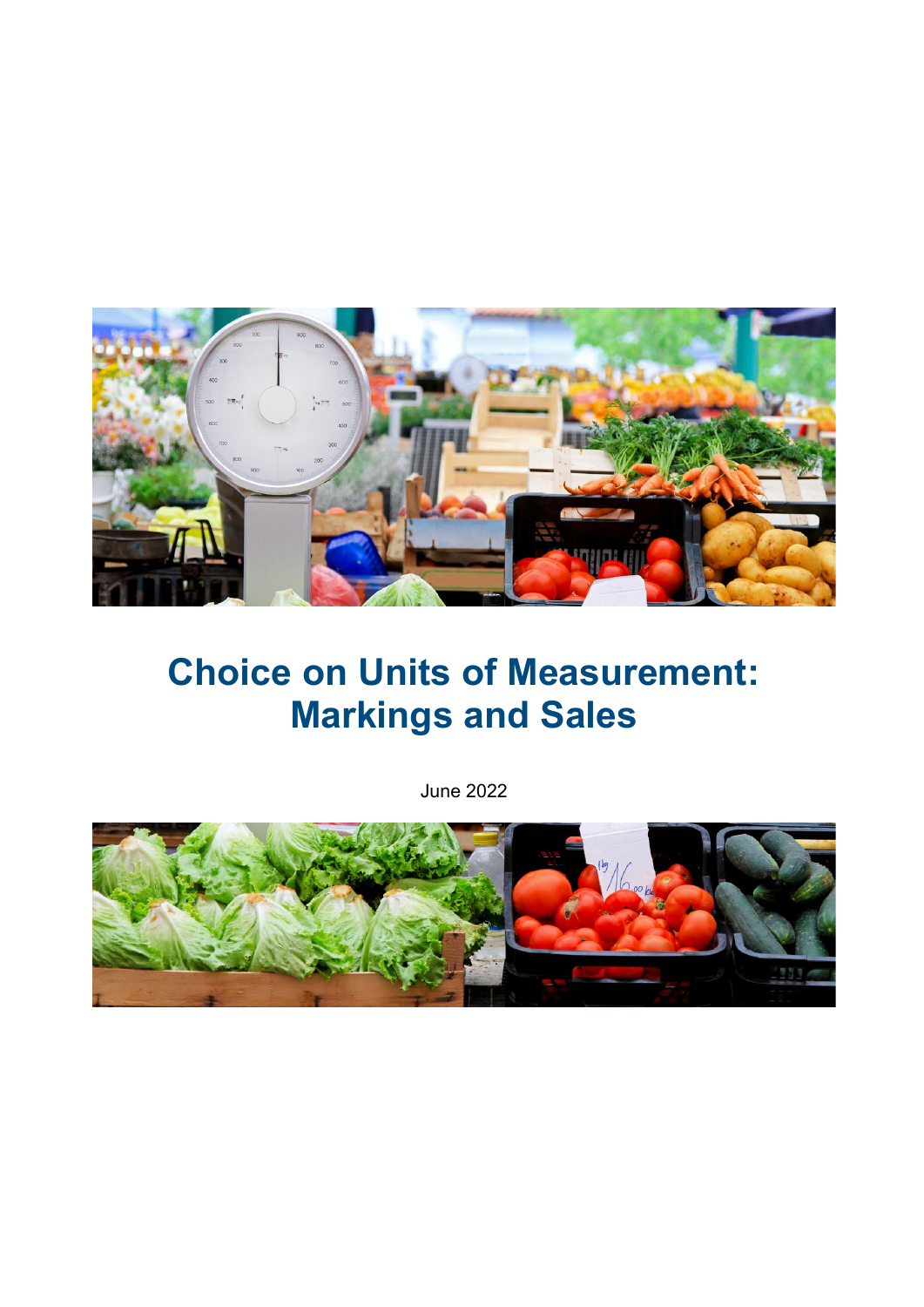## **Contents**

| Foreword                   |                                                         | 3              |
|----------------------------|---------------------------------------------------------|----------------|
| <b>General information</b> |                                                         | 4              |
| $\mathbf{1}$               | The current law on selling in Imperial and Metric units | 6              |
| 2                          | <b>Brexit opportunities</b>                             | $\overline{7}$ |
| 3 <sup>1</sup>             | Consultation aim                                        | 8              |
| 4                          | Next steps                                              | 9              |
|                            | Catalogue of consultation questions                     |                |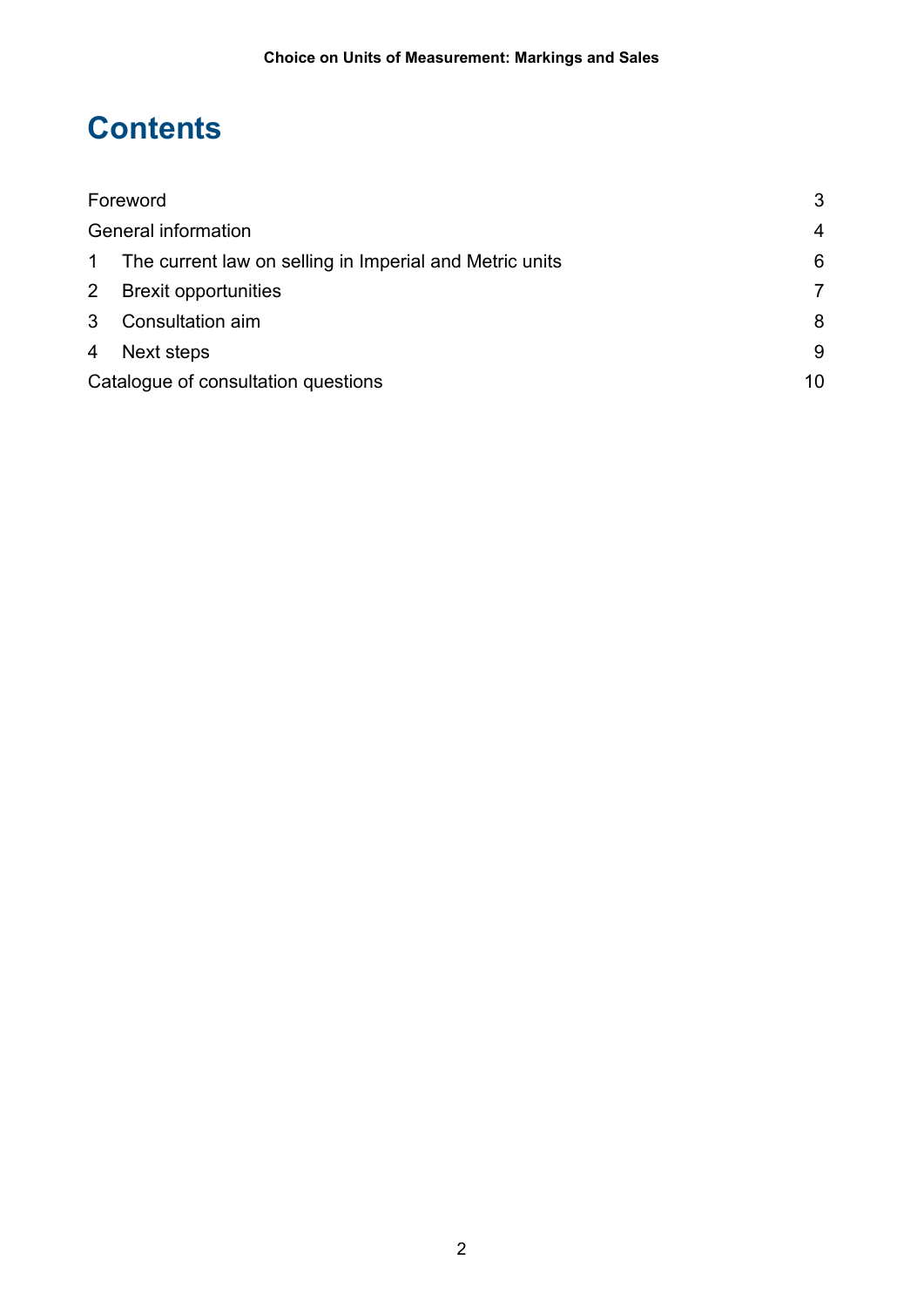### <span id="page-2-0"></span>**Foreword**

 The UK has a long and proud history of using imperial measures and their use is closely economy in miles per gallon. We also buy our beer and milk in pints. Imperial units therefore continue to play a role in our everyday shared experience. associated with our culture and language. Despite the transition to metric units in the late 1990s we commonly refer to our walks in miles, our babies in ounces and our fuel

 measures, was a totemic case in the debates on the supremacy of EU law. The Now we have left the EU, the UK can take back control of its measurement system and take decisions in the best interests of British businesses and consumers. The 'metric martyrs', on whether street traders could sell loose fruit and vegetables in imperial Government's commitment to review the current law on units of measurement was announced as part of its plans to capitalise on [the benefits of Brexit.](https://www.gov.uk/government/publications/the-benefits-of-brexit)

 consumers over the units of measurement they use for trade, while ensuring that measurement information remains accurate. The purpose of the review is to identify how we can give more choice to businesses and

 once a full review has taken place. These changes will affect businesses and consumers The evidence gathered from the consultation will be used to inform the Government's plans to legislate to provide a choice on weights and measures for consumer transactions buying and selling goods by quantity.

consumer organisations. This consultation seeks views from those affected. The Government wants to hear from a broad range of stakeholders that have an interest in consumer transactions based on quantity including businesses, trade associations, enforcement authorities, consumers and consumer organisations. 3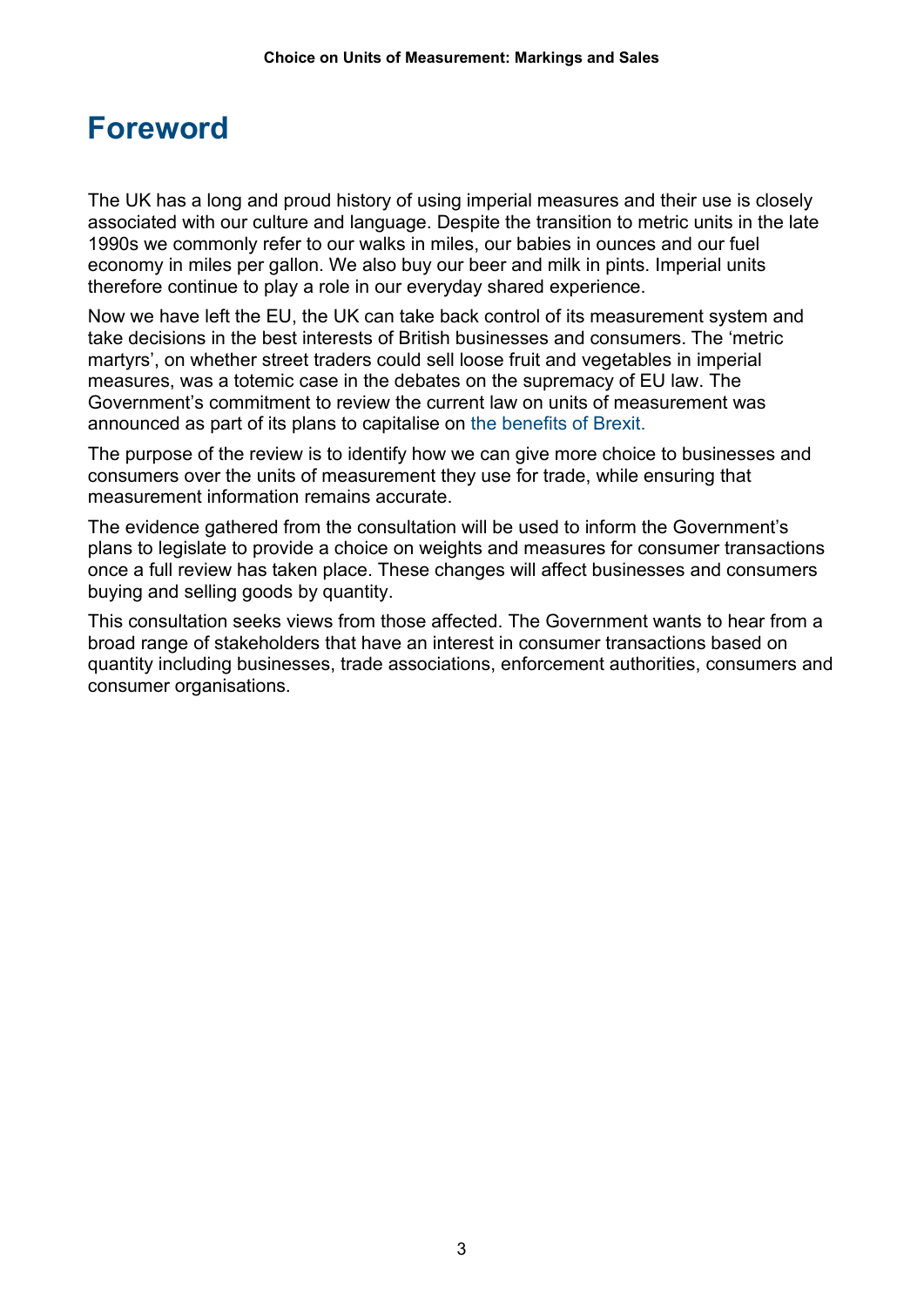## <span id="page-3-0"></span>**General information**

### **Purpose of this consultation**

The purpose of this consultation is to gather information for the Government review of units of measurement for consumer transactions.

This is an opportunity for us to invite and listen to a wide range of views on selling and labelling by quantity to ensure the review results in a policy that provides businesses and consumers with greater choice and freedom.

### **Consultation details**

**Issued**: 3 June 2022

**Respond by**: 26 August 2022

#### **Enquiries to:**

Metrology Policy Team Office for Product Safety and Standards 4th Floor Cannon House 18 The Priory Queensway Birmingham B4 6BS

Email: [UnitsofMeasurement@beis.gov.uk](mailto:UnitsofMeasurement@beis.gov.uk) 

**Consultation reference:** Markings and Sales in Imperial Units

#### **Audiences:**

We want to hear from a broad range of stakeholders that interact with all consumer transactions based on units of measurements – including businesses, trade associations, enforcement authorities, consumers, and consumer organisations.

While it may not be possible to implement this policy in the same way in Northern Ireland at present due to the current provisions of the Northern Ireland Protocol, we still welcome views about the implementation of these changes in Northern Ireland when we are able to do so.

**Input Sought from Audiences in:** England, Wales, Scotland, and Northern Ireland

### **How to respond**

#### **You can [respond online via CitizenSpace.](https://beisgovuk.citizenspace.com/opss/measurements/)**

 email, or post it to the address given below. Alternatively, you can download a response form through the link below and send in via

**Email:** [UnitsofMeasurement@beis.gov.uk](mailto:UnitsofMeasurement@beis.gov.uk)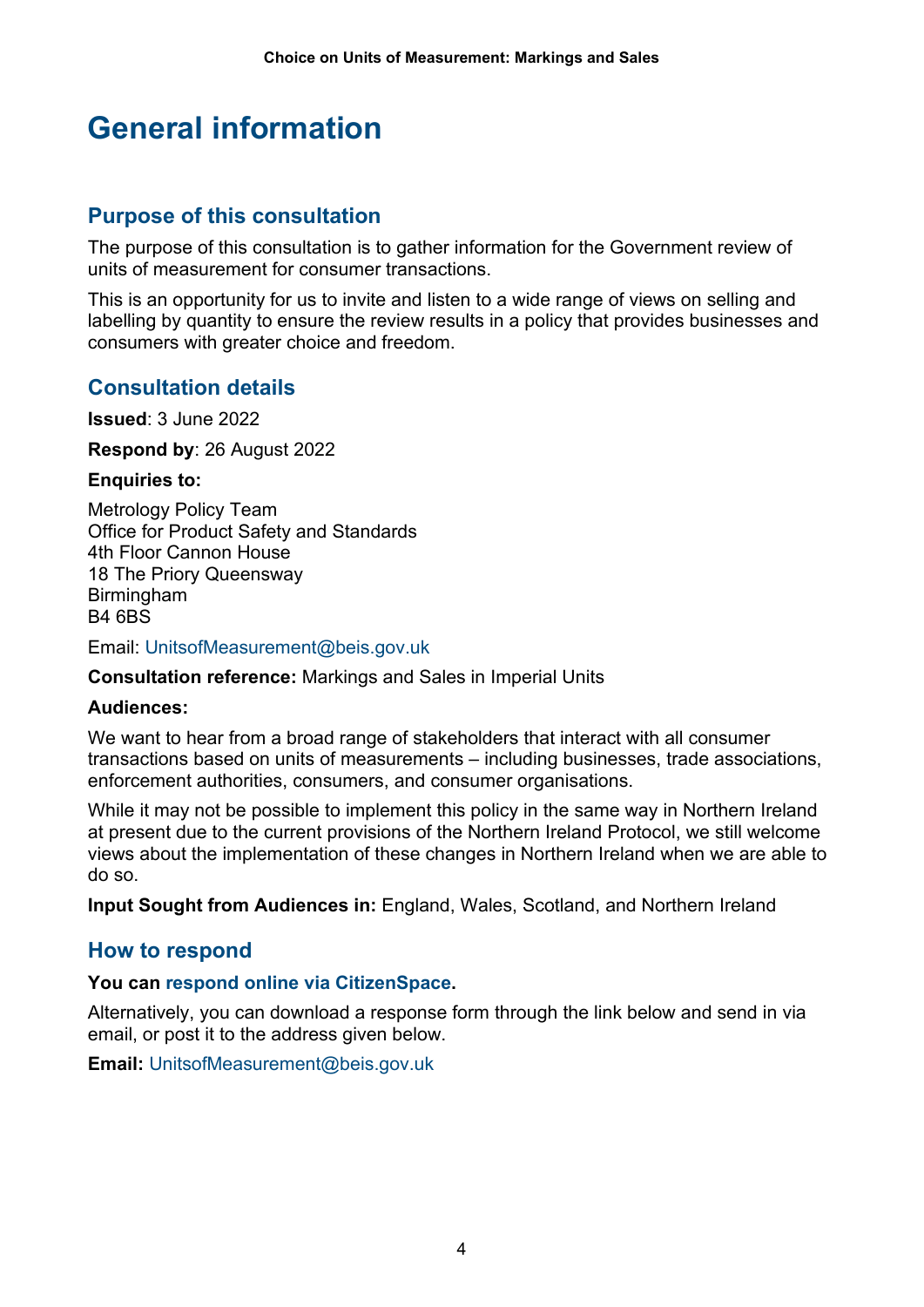#### **Write to:**

 Birmingham B4 6BS Metrology Policy Team Office for Product Safety and Standards 4th Floor Cannon House 18 The Priory Queensway

The response form is available on the [GOV.UK consultation page.](https://www.gov.uk/government/consultations/choice-on-units-of-measurement-markings-and-sales)

When responding, please state whether you are responding as an individual or representing the views of an organisation.

Your response will be most useful if it is framed in direct response to the questions posed, though further comments and evidence are also welcome.

### **Confidentiality and data protection**

Information you provide in response to this consultation, including personal information, may be disclosed in accordance with UK legislation (the Freedom of Information Act 2000, the Data Protection Act 2018 and the Environmental Information Regulations 2004).

If you want your information treated as confidential please tell us, but we cannot guarantee confidentiality in all circumstances. An automatic confidentiality disclaimer generated by your IT system will not be regarded by us as a confidentiality request.

 We will process your personal data in accordance with all applicable UK data protection laws. See our [privacy notice.](https://www.gov.uk/government/publications/safety-and-standards-privacy-notice)

We will summarise all responses and publish this summary on GOV.UK. The summary will include a list of names or organisations that responded, but not people's personal names, addresses or other contact details.

### **Quality assurance**

This consultation has been carried out in accordance with the [Government's Consultation](https://www.gov.uk/government/publications/consultation-principles-guidance)  [Principles.](https://www.gov.uk/government/publications/consultation-principles-guidance)

If you have any complaints about the consultation process (as opposed to comments about the issues which are the subject of the consultation) please address them to:

Email: enquiries@beis.gov.uk Email: [enquiries@beis.gov.uk](mailto:enquiries@beis.gov.uk) 5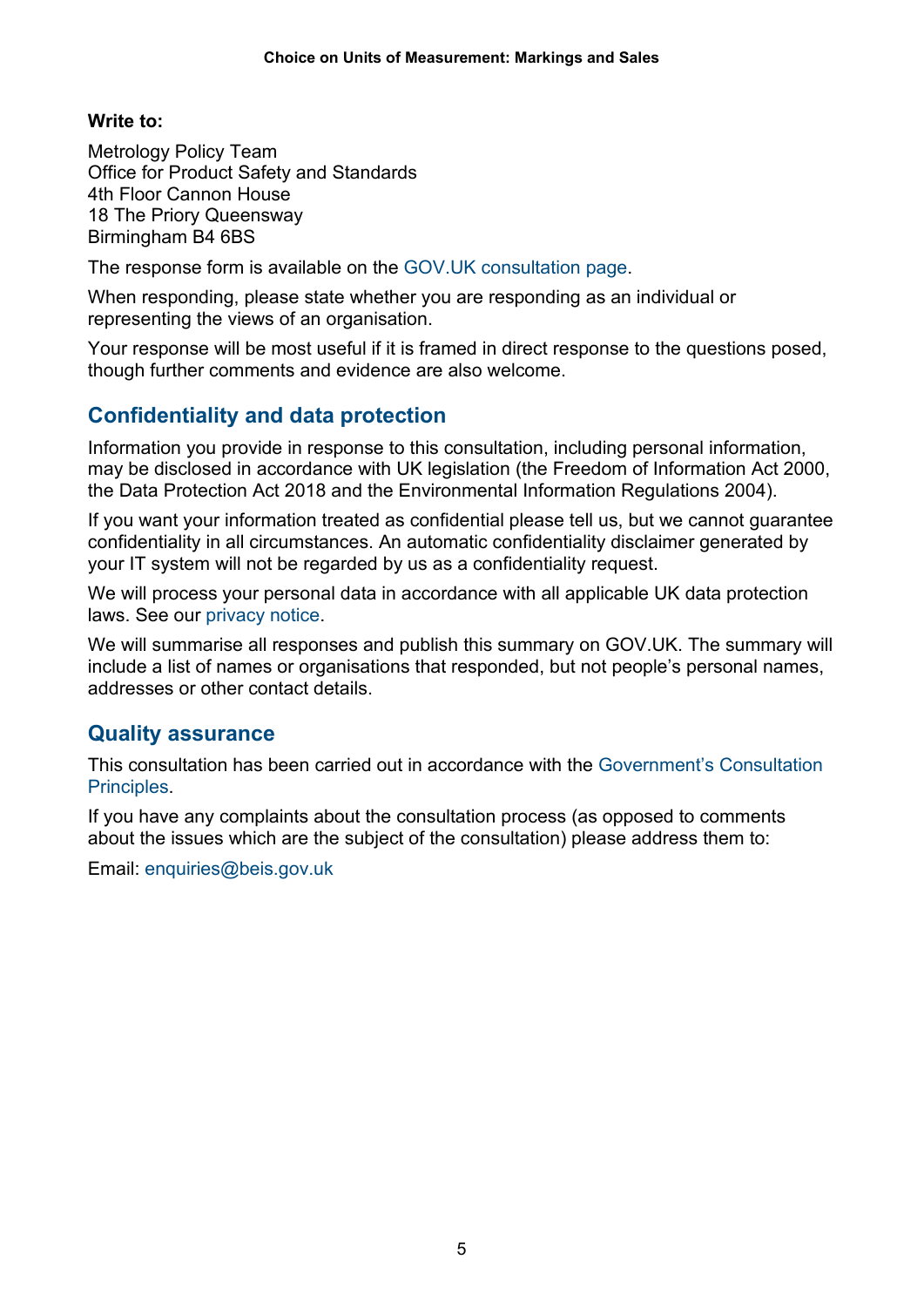### <span id="page-5-0"></span> **1 The current law on selling in Imperial and Metric units**

- 1.1 Imperial units have been in use for centuries in the UK and remain part of our of our nation. national identity. The imperial system of units plays an important part in the history
- 1.2 The UK officially adopted the metric system in stages between 1995 and 1999. However imperial units remain widely used among the public and remain legal as primary indications of measurement for certain areas such as draught beer and cider, road signage, and milk in reusable cartons.
- 1.3 UK law currently requires metric units to be used for all trade purposes with only intended to ensure consistency in the use of units of measurement used for all purposes across member states of the EU. As a result, in general, while imperial transactions in precious metals where the troy ounce is used. There are sanctions for non-compliance. limited exceptions. Our legal framework reflects the requirements placed upon the UK as part of its membership of the EU by the requirements set out in EU Directive 80/181/EC (as amended) which concerns units of measurement. That Directive was units can be used alongside metric units, the imperial markings must be no larger or no more prominent than the metric ones. Currently, imperial units are only authorised for use on their own in specialised fields, such as for sales of draught beer and cider and milk in returnable containers, where the pint is be used, and
- some traders and consumers who consider it to be overly prescriptive and an recognition that there will be people in the UK who have no experience of imperial measurement where imperial units are used. 1.4 While consistency in measurement supports fair trade and empowers consumers, there has been consistent opposition to the current law on units of measurement by unnecessary restriction on freedom of choice. This consultation will explore the appetite of businesses and consumers to buy and sell in imperial units. In measurements, the consultation also explores whether there should be a requirement for the equivalent metric measurement to appear alongside the imperial
- the units of measurement permitted would not affect the need for measurements 1.5 Measurement accuracy and traceability remain vital for fair trade. Any changes to and measuring instruments to continue to be accurate and calibrated.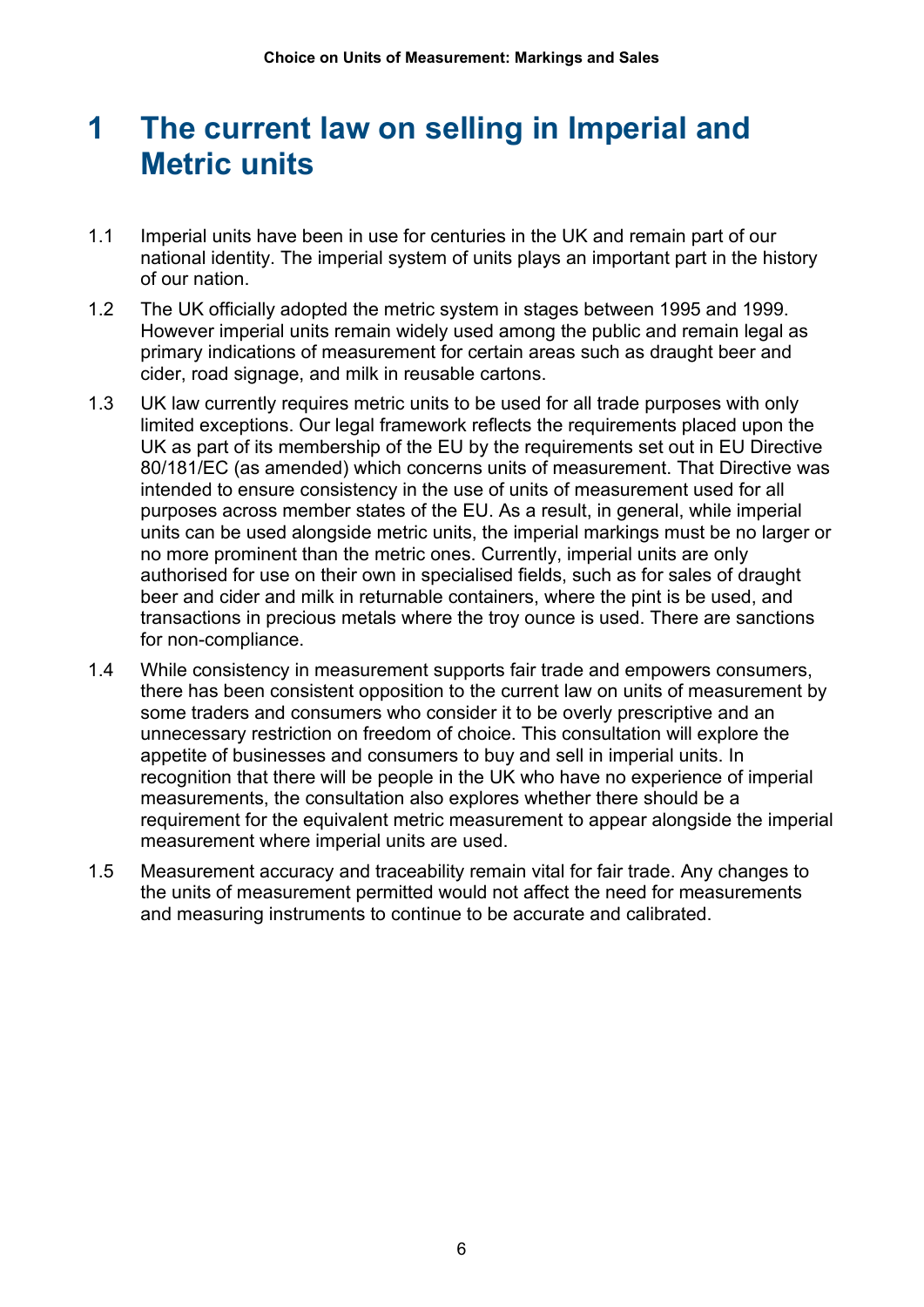#### <span id="page-6-0"></span>**2 Brexit opportunities**

- measurement for consumer transactions and to take back control of our measurement system so that it better reflects the needs of British businesses and consumers. 2.1 The UK's exit from the EU has created an opportunity to review the law on units of
- units for sales and marking on 16 September 2021, as part of a wider announcement of a range of regulatory reforms taking advantage of Brexit. It also 2.2 The Government announced its intention to review the ban on the use of imperial follows on from a recommendation made by the independent Taskforce on Innovation, Growth and Regulatory Reform. The Taskforce's Report to Government published on 16 June 2021, recommended that the Government should amend the Weights and Measures Act 1985 to allow traders to use imperial measures without metric equivalents.
- 2.3 The purpose of the review is to identify how we can give more choice to businesses and consumers over the units of measurement they use for trade, while ensuring that measurement information remains accurate.
- 2.4 The review will take into consideration all consumer transactions made on the basis of measurement, with the aim of providing greater freedom for businesses and consumers.
- 2.5 We recognise that metric units remain essential for both science and international trade and the review will be focussed on the use of units of measurement in domestic trade.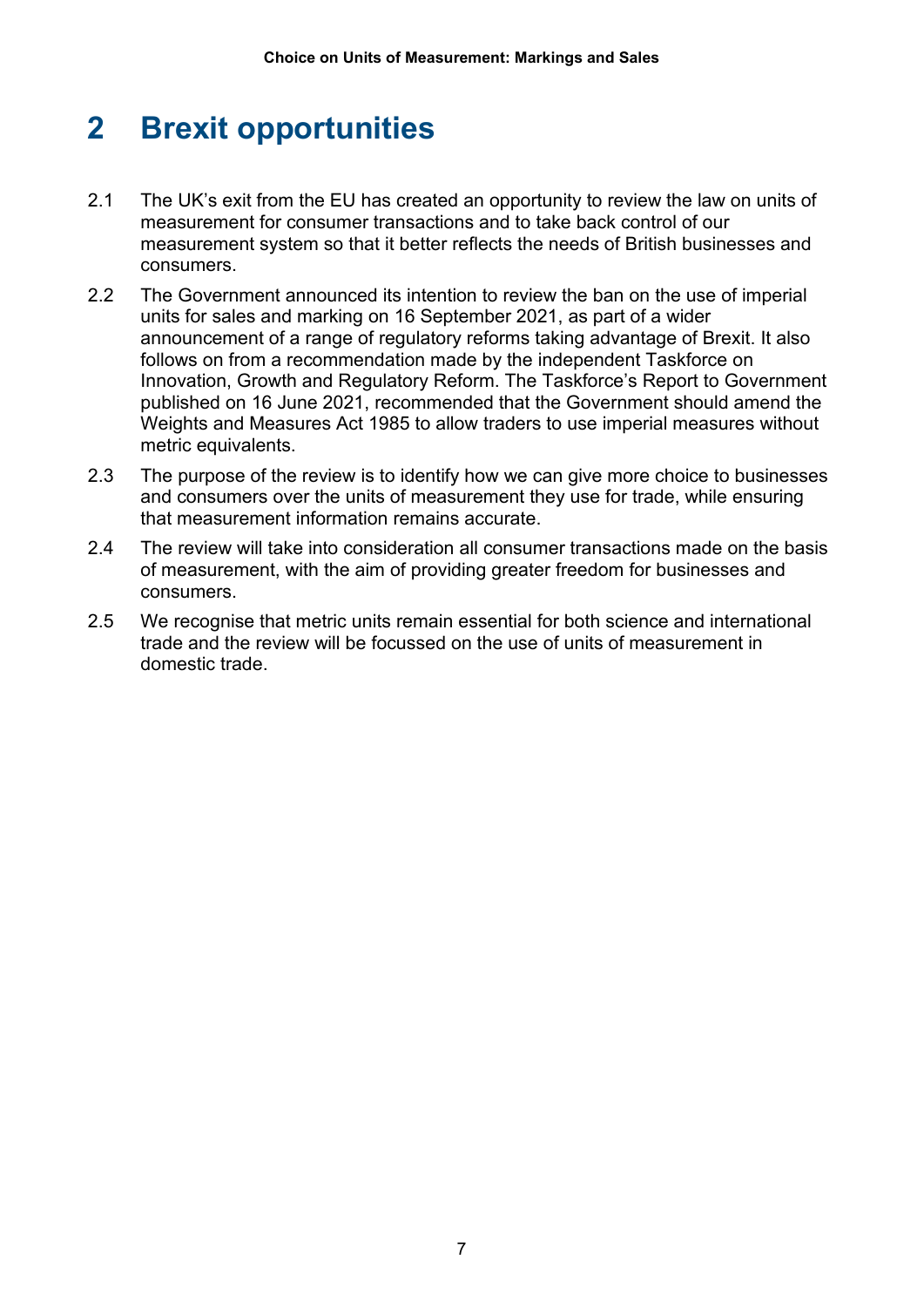## <span id="page-7-0"></span> **3 Consultation aim**

- 3.1 The Government wants to hear from a broad range of individuals, businesses and organisations that interact with consumer transactions based on quantity, including businesses, trade associations, consumers, consumer organisations and Local Authority Trading Standards.
- $3.2$ The consultation will feed into the announced review to identify where the Government can provide greater choice around the units of measurement used.
- 3.3 The consultation seeks to understand the areas where the current legislation has been burdensome to consumers and businesses, and any barriers it has created. It is an opportunity to share views around this, as well as identify potential areas of inclusion and exclusion for review.
- solely in imperial measures, or in imperial units with a less prominent metric equivalent; and the costs and benefits related to both options. It also asks for 3.4 From businesses, the consultation seeks to understand the likely uptake of selling businesses views on potential impacts to their customer base and suppliers.
- 3.5 From consumers, whether the introduction of the use of imperial units (as the only or primary unit of measurement) will change their shopping habits is of interest.
- potential impacts on regulatory activity, including any costs or benefits. 3.6 For Local Authority Trading Standards, we are interested in understanding any
- potential impacts on regulatory activity, including any costs or benefits. 3.7 The Government are also keen to hear views on specific areas that should be included in any potential policy around imperial units, as well as specific areas that should be excluded.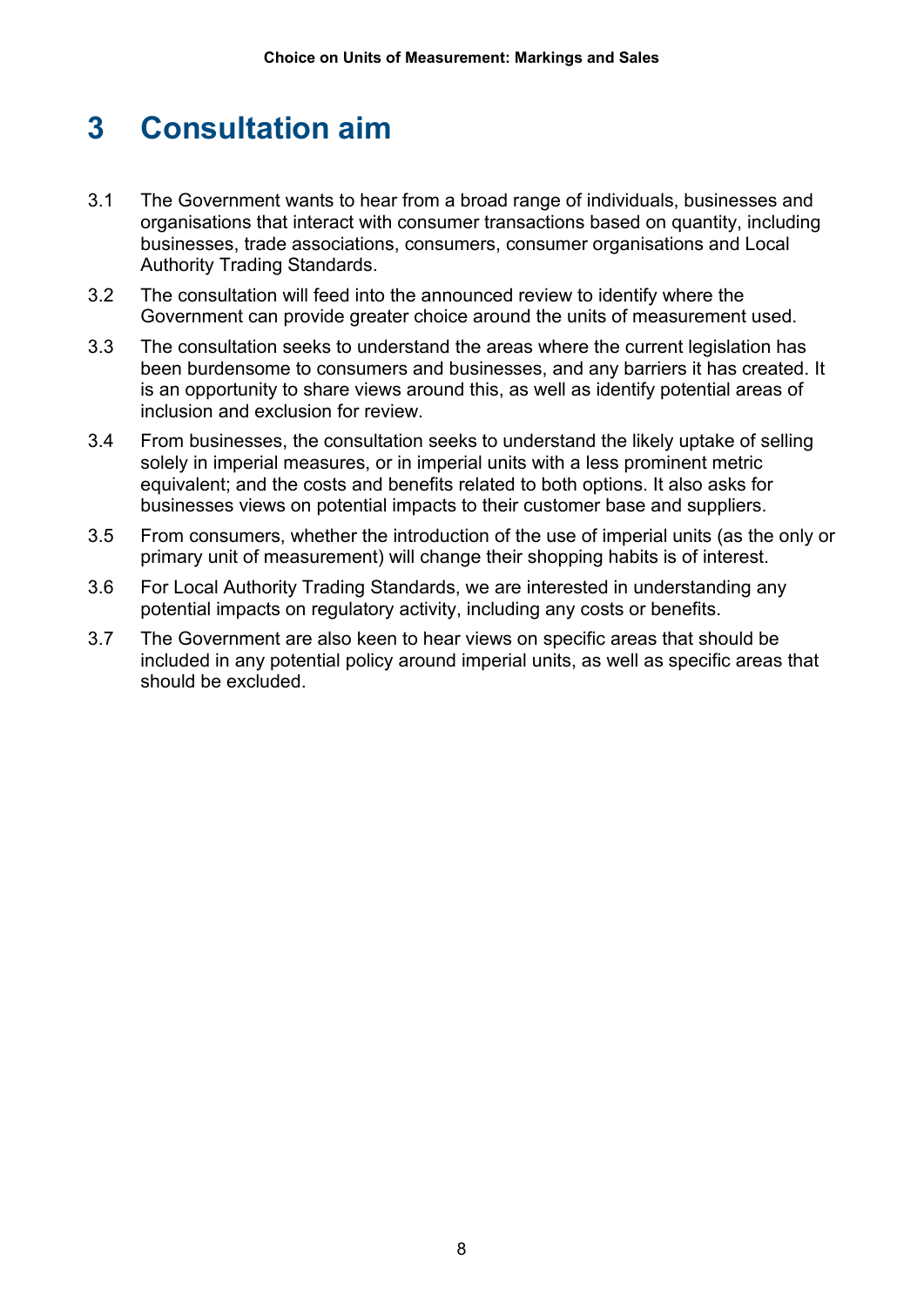## <span id="page-8-0"></span>**4 Next steps**

- 4.1 This is an early-stage consultation to gather views and evidence and will feed into the review on the current law on units of measurement.
- 4.2 We will analyse your feedback to the consultation and publish a Government Response in due course.
- 4.3 You will be able to [return to this page](https://www.gov.uk/government/consultations/choice-on-units-of-measurement-markings-and-sales) once we have finished our analysis to review the outcome to this public feedback.
- 4.4 In due course, the Government will legislate as appropriate once a full review of units of measurement has taken place.
- 4.5 There will be a separate Government review on specified quantities relating to the measurements wines and liquors are legally sold in. This legislative area does not fall within the remit of this consultation.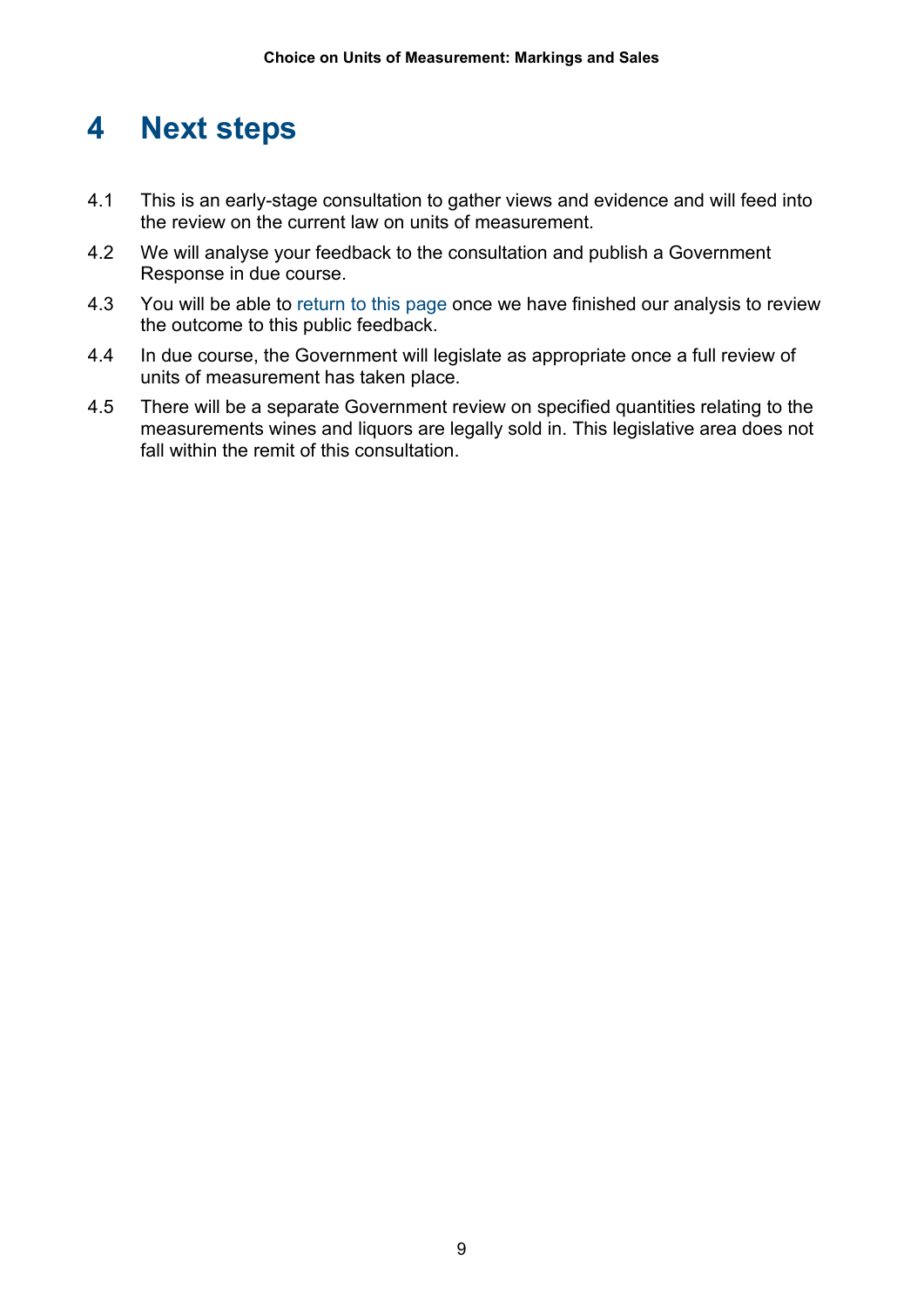## <span id="page-9-0"></span> **Catalogue of consultation questions**

|                | <b>Consultation Questions</b>                                                                                                                 |  |  |
|----------------|-----------------------------------------------------------------------------------------------------------------------------------------------|--|--|
|                | For All,                                                                                                                                      |  |  |
|                | a) Are there any specific areas of consumer transactions that should be a priority<br>for allowing a choice in units of measurement, and why? |  |  |
| 1              | b) Are there any specific areas that you think should be excluded from a choice in<br>units of measurement, and why?                          |  |  |
|                | c) If an item is sold in imperial measures, should there be a requirement for a<br>metric equivalent alongside it?                            |  |  |
|                | For Businesses,                                                                                                                               |  |  |
| $\overline{2}$ | What would be the consequences of your business having the freedom to sell<br>products in imperial measures, if you wished?                   |  |  |
|                | For Consumers,                                                                                                                                |  |  |
|                | a) If you had a choice, would you want to purchase items:<br>(i) in imperial units?<br>(ii) in imperial units alongside a metric equivalent?  |  |  |
| 3              | b) Are you more likely to shop from businesses that sell in imperial units?                                                                   |  |  |
|                | c) Do you foresee any costs or benefits to you from businesses being permitted<br>to sell:<br>(i) solely in imperial units?                   |  |  |
|                | (ii) in imperial units alongside a less prominent metric equivalent?                                                                          |  |  |
|                | d) Do you have experience of buying solely in imperial units?                                                                                 |  |  |
|                | For Trading Standards,                                                                                                                        |  |  |
| 4              | What potential impacts might there be on regulatory activity, including any costs or<br>benefits?                                             |  |  |